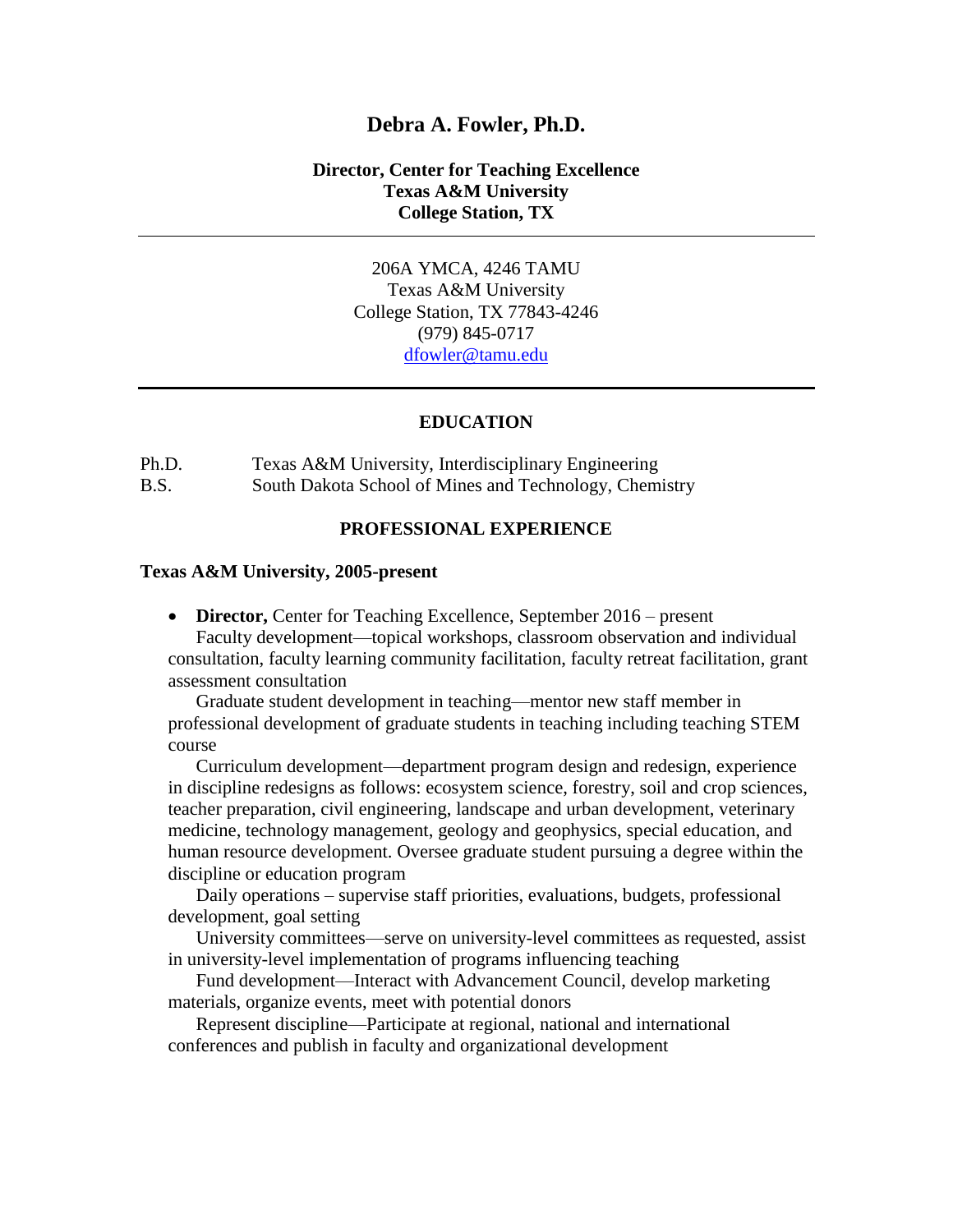- **Associate Director**, Center for Teaching Excellence, June 2005-2016
- **Graduate Faculty Member,** Department of Educational Psychology, December  $2015$  – present
- **Interim Director**, Center for Teaching Excellence, June 2008-2009 Serve in leadership role in all aspects of managing the Center
- **Visiting Assistant Professor**, Department Education Administration & Human Resource Development, January 2011–2012 See Teaching section

### **Georgia Institute of Technology, 2003-2005**

**Academic Professional**

Faculty development--new faculty orientation, teaching retreat for current faculty/instructors, faculty seminars for teaching fellows, instructor development on learning strategies for first-year students

Program/project analysis--observing classes and recitations and conducting lab surveys for program analysis within a technology area

Course/instructor opinion survey—administration and analysis

Scholarship of teaching and learning in the classroom—faculty support and assistance in grant educational component of grant writing

Curriculum development--first-year curriculum with a focus on developing the learner identity

## **Texas A&M University, 2000-2003**

- **Graduate Research Assistant,** 2001-2003
- **Graduate Teaching Assistant**, Co-Director of Eisenhower Leadership Development Program, 2000-2001

#### **The Dow Chemical Company, 1984-1999**

- **Implementation Leader,** Workforce Planning, 1994-1999 Recruiting and university relations for 30 of Dow's strategic universities All placements of technical hires in North America Member of Global Staffing and Selection Team
- **Operations Manager,** Polyolefin's Research and Development, 1994-1995 Accountability and reporting of \$65 MM budget and capital spending Member of Product Marketing Team Supervisory responsibility of nine personnel (computing, product stewardship and intellectual asset management)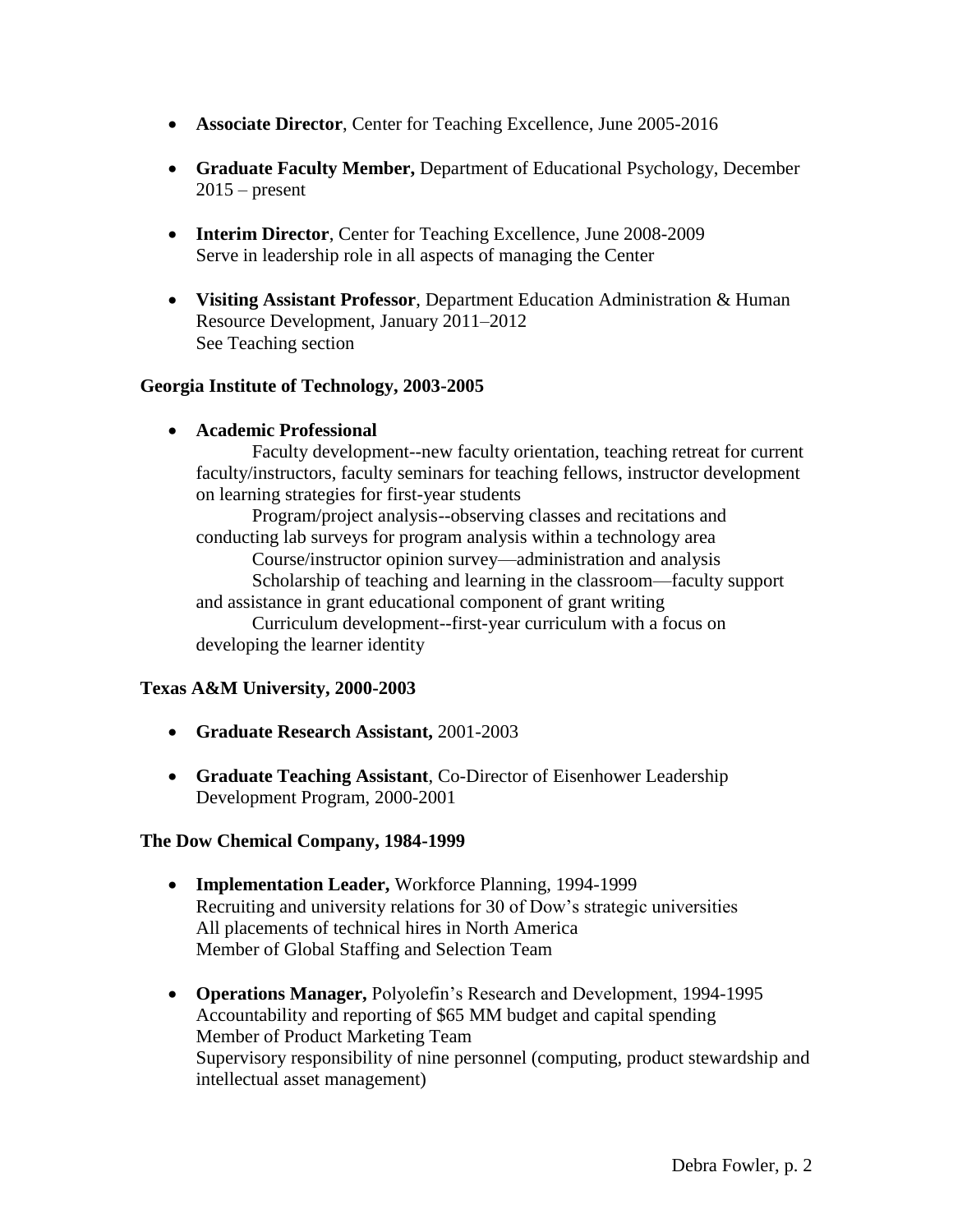- **Human Resource Manager**, Research and Development, 1991-1994 HR Generalist role for 1,000+ member R&D Organization on Gulf Coast Change management, EEO complaints/investigations, outplacements and needs assessments
- **Training, Diversity, Compensation and Recruiting Manager,** Engineering and Construction Division, 1989-1991 Hiring for the division, implemented employee development program Updated affirmative action plan and participated in compensation surveys
- **Manufacturing Assignments Program Coordinator**, Texas Operations, 1988- 1989 Selection of engineering candidates, then once on board assistance in goal setting, project management, training program and provided coaching and counseling
- **Research Chemist,** Research and Development, 1985-1988 Served customer accounts with product development, product data, trouble shooting and product stewardship
- **Chemist,** Research and Development, 1984-1985 Completed short-term research projects within 4 different departments

# **REFEREED PUBLICATIONS AND PRESENTATIONS**

(\* denotes graduate student at time of publication)

## **Refereed Journal Article, Conference Proceedings, and Book Chapters**

- Pardo, M., Lavadia, C., Chang, C. N, Fowler, D., & Butler, K. (under review). Transformative Doctoral Education Model: Preparation of Multidimensional Adaptive Scholars. *Studies in Higher Education*.
- Arroyave, R., Shields, S., Chang, C. N, Fowler, D., Malak, R., & Allaire, D. (revise and resubmit). Interdisciplinary Research on Designing Engineering Material Systems: Results from a National Science Foundation Workshop. *Journal of Mechanical Design*.
- Lavadia, C., Chang, C. N, & Fowler, D. (2018). Student and Faculty Perspectives on the Effectiveness of an Interdisciplinary Graduate Engineering Program. 2018 IEEE Frontiers in Education Conference (FIE).
- Chang, C. N, Lavadia, C., Fowler, D., Allaire, D., & Arroyave, R. (2018). Assessing Student Interdisciplinarity: Results from an Interdisciplinary Graduate Program in Science and Engineering Fields. *2018 American Society for Engineering Education (ASEE) Annual Conference & Exposition*.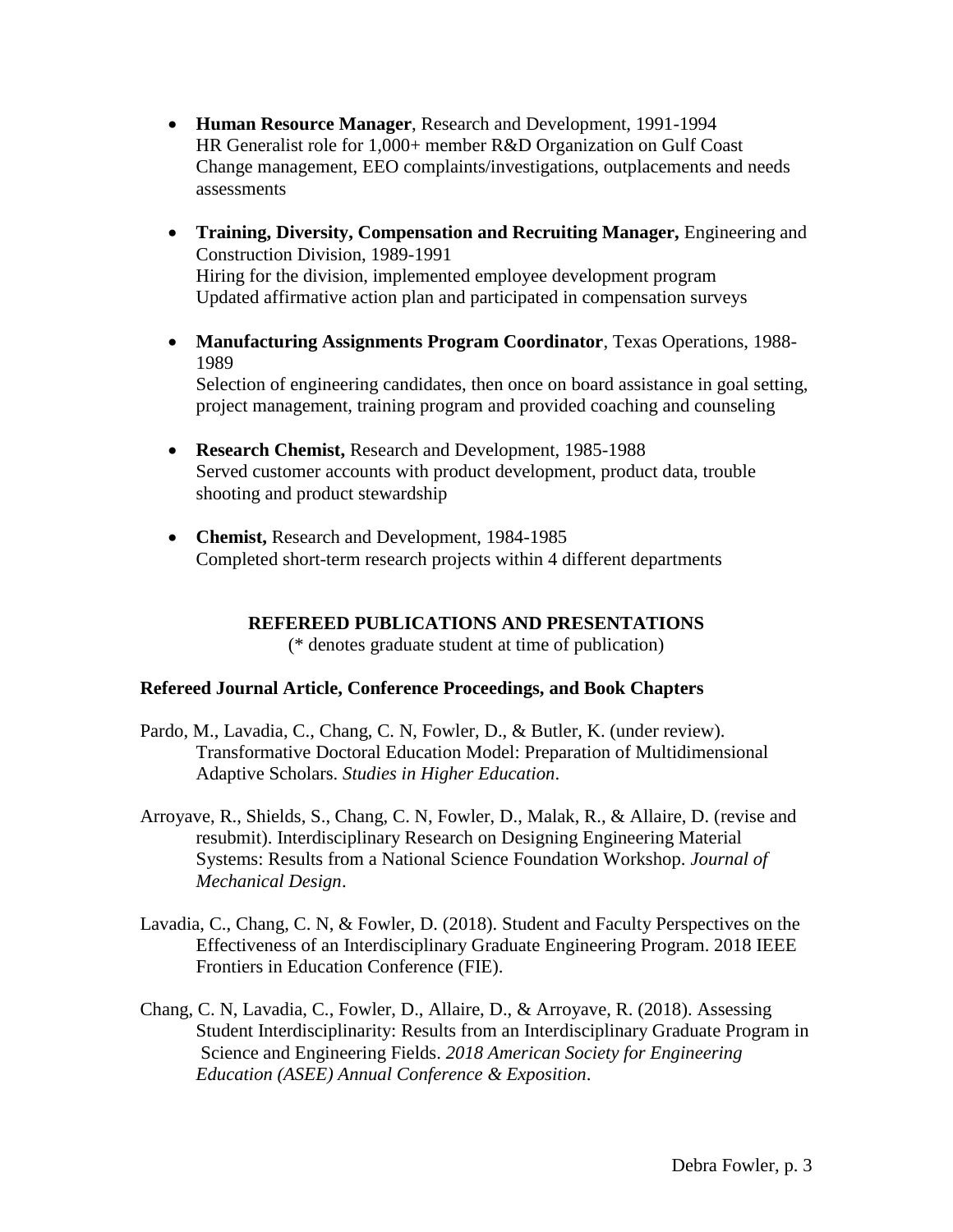- Chang, C. N, Semma, B., Fowler, D., Arroyave, R. (2017). An Interdisciplinary Graduate Education Model for the Materials Engineering Field. *2017 American Society for Engineering Education (ASEE) Annual Conference & Exposition*.
- Chaney, K., Macik, M., Turner, J., Scallan, E., Korich, J., Keefe, L., Rogers, K., Green, E., & Fowler, D. (2017). Curriculum Redesign in Veterinary Medicine: Part I. *Journal of Veterinary Medical Education, 44(*3), 552-562. doi: 10.3138/jvme.0316-065R1
- Macik, M., Chaney, K., Korich, J., Turner, J., Keefe, L., Rogers, K., Green, E., Scallan, B., & Fowler, D. (2017). Curriculum Redesign in Veterinary Medicine: Part II. *Journal of Veterinary Medical Education*, *44(*3), 563-569. doi: 10.3138/jvme.0316-066R1
- Atif, M. R., Shields, S. M., Fowler, D. A. & Claridge, D. E. (2017). Industry-aligned interdisciplinary program design. Conference proceedings of the American Society for Engineering Education, Columbus, OH.
- Winkelmann, K., Keeney-Kennicutt, W., Fowler, D., & \*Macik, M. (2017). Development, implementation, and assessment of general chemistry lab experiments performed in the virtual world of Second Life. *J. Chem. Educ., 94 (7), pp 849–858, doi: 10.1021/acs.jchemed.6b00733*
- D. Fowler, R. Arroyave, J. Ross, R. Malak, and S. Banerjee. *Looking Outwards from the "Central Science": An Interdisciplinary Perspective on Graduate Education in Materials Chemistry* (Chapter 4, pp 65–89). ACS Books, Volume titled "Educational and Outreach Projects from the Cottrell Scholars Collaborative Undergraduate and Graduate Education Volume 1" (2017).
- \*C.-N. Chang, B. \*Semma, \*M. Pardo, D. Fowler, P.J. Shamberger, R. Arroyave, Data-Enabled Discovery and Design of Energy Materials (D3EM): Structure of An Interdisciplinary Materials Design Graduate Program, *MRS Advances*, 1-6, 1404- 1411 (2017). doi: 10.1557/adv.2017.228
- Fowler, D., & Cherrstrom, C.A. (2017) Graduate student perception of Teaching Development in a College Teaching Course. *North American Colleges & Teachers of Agriculture* (NACTA), 61(2), 150-156.
- Fowler, D., \*Bakenhus, C., Kothmann, \*M., Macik, M., Poling, N., & \*MacWillie, S. (2016). Redesigning natural resources curricula: A redesign process model at Texas A&M University. *Natural Sciences Education, 45,* 1-10. doi:10.4195/nse2015.09.0019.

Rogers, K., Green, E., Chaney, K., Macik, M., Turner, J., Keefe, L., Scallan, B., Korich,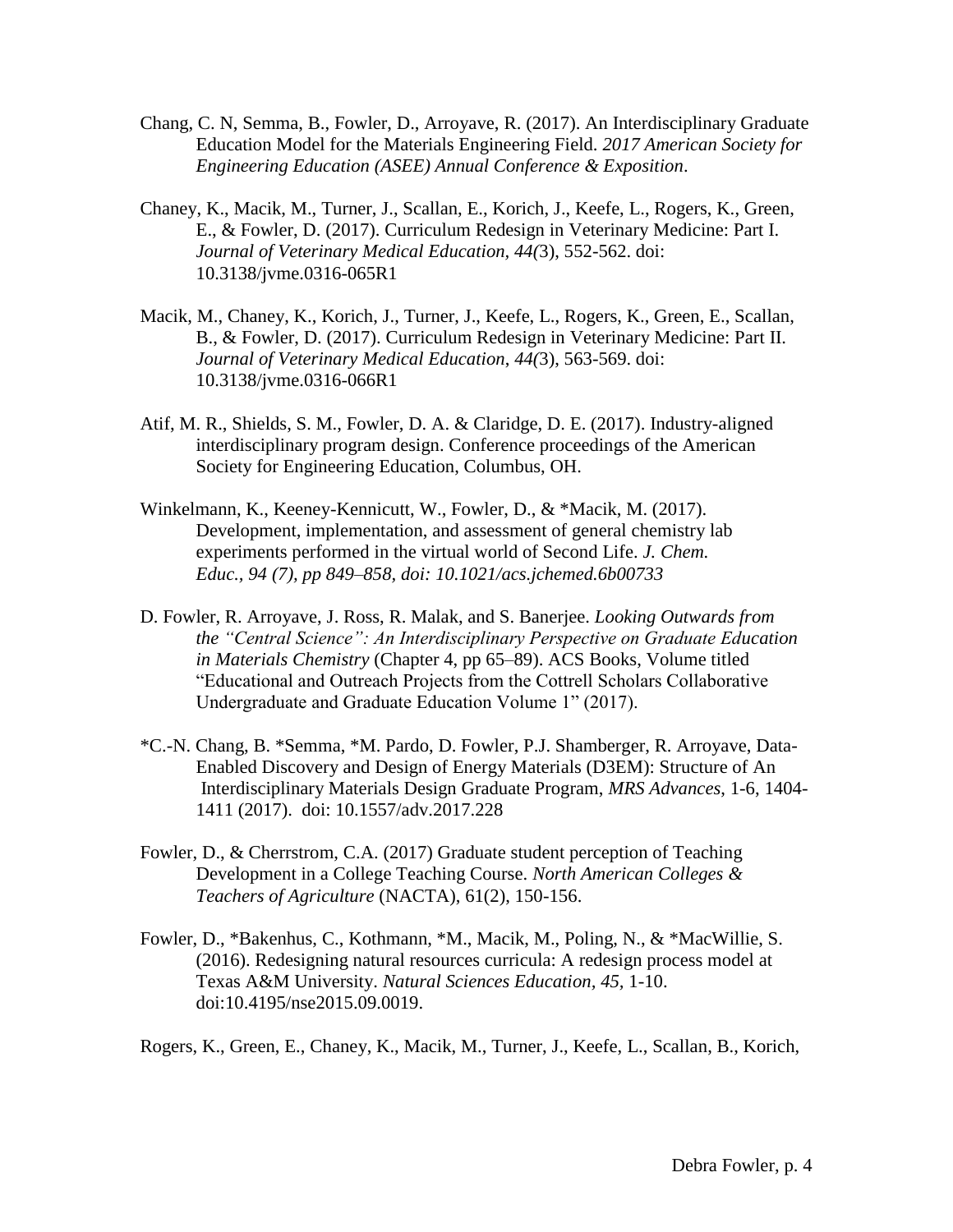J., & Fowler, D. (2016). Beyond the AVMA-COE clinical competencies: Preparing future veterinarians. Journal of the American Veterinary Medical Association.

- Fowler, D. A., & \*Macik, M. L., & Kaihatu, J., & \*Bakenhus, C. A. H. (2016). *Impact of Curriculum Transformation Committee Experience on Faculty Perspectives of their Teaching and its Influence on Student Learning* Paper presented at 2016 ASEE Annual Conference & Exposition, New Orleans, Louisiana. 10.18260/p.25538
- Fowler, D., \*Macik, M. L., Sandoval, S., \*Bakenhus, C., & \*MacWillie, S. (2016). Program (re)design model: A sustainable, system-level approach to faculty development. *Journal of Faculty Development*.
- \*Cherrstrom, C. A., Raisor, C., & Fowler, D. (2015). Chemical engineering student perceptions of learning from ePortfolio creation. *Chemical Engineering Education, 49*(3).
- Fowler, D., \*Lazo, M., \*Turner, J., \*Hohenstein, J (2015). Facilitating Program, Faculty, And Student Transformation: A Framework For Curriculum Redesign. *Journal of Transformational Learning*. 3(1).
- Brumbelow, J., Fowler, D., Morgan, J., & Anthony, W. (2015) Transformation of a Large Civil Engineering Department Curriculum Using the ASCE BOK2. 122<sup>nd</sup> Annual Conference and Expedition, Seattle, WA.
- Fowler, D., Anthony, W., Poling, N., Morgan, J., and Brumbelow, J. (2014). Data-driven Curriculum Redesign in Civil Engineering. Paper accepted for 44th American Society for Engineering/Institute of Electrical and Electronics Engineers (ASEE/IEEE) Frontiers in Education Conference, Madrid, Spain.
- McWhorter, R., Dellelo, J., Raisor, C., Roberts, P., and Fowler, D. (2013). A Cross-Case Analysis of the Use of Web-Based ePortfolios in Higher Education. Journal of Information Technology Education: Innovations in Practice, v. 12. http://www.jite.org/documents/Vol12/JITEv12IIPp253-286McWhorter1238.pdf.
- \*Jarvis, H. D., Collett, R., Wingenbach, G., Heilman, J. L., & Fowler, D. A. (2012). Developing a foundation for constructing new curricula in Soil, Crop and Turfgrass Sciences. *Journal of Natural Resources and Life Sciences Education*, 41, 7-14. doi: 10.4195/jnrlse.2011.0015u
- Fowler, D.A., Matthews, P.R., Schielack, J.F., Webb, R.C., & Wu, X.B. (2012*).* The power of inquiry as a way of learning in undergraduate education at a large research university (pp. 81-91.). In V. Lee (Ed.), *The power of inquiry as a way of learning in undergraduate education, New Directions for Teaching and Learning*. San Francisco, CA: Jossey-Bass.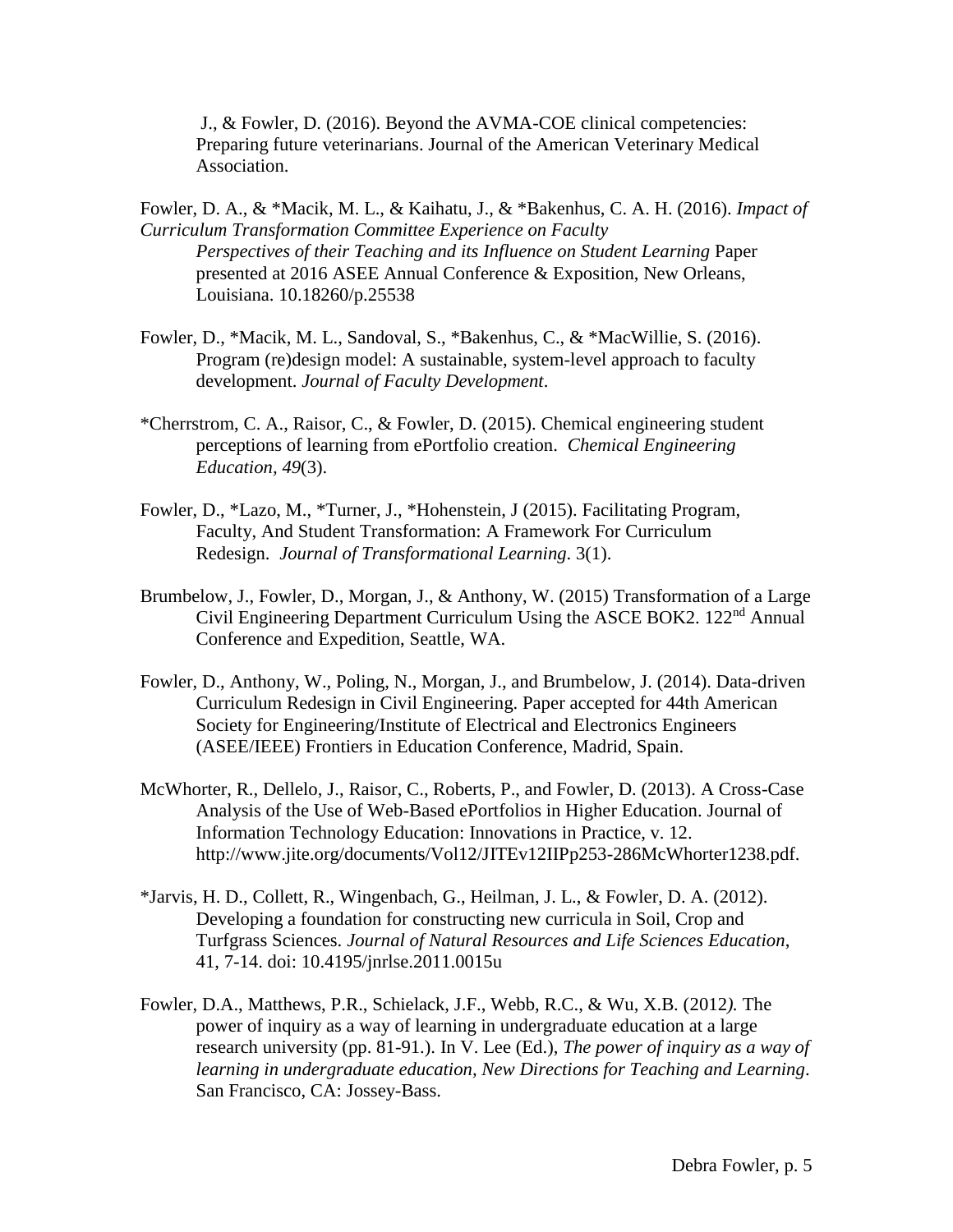- Fowler, D. A., Froyd, J. E., & Layne, J. (2010). *Curriculum redesign: Concurrently addressing content mastery and development of cognitive abilities.* Proceedings of the 40<sup>th</sup> American Society for Engineering/Institute of Electrical and Electronics Engineers (ASEE/IEEE) Frontiers of Education Conference, Washington, D.C.
- \*Viall, K., Kim, J., & Fowler D. (2008). *The Graduate Teaching Academy: Implementing graduate learning communities*. Proceedings of the 38th American Society for Engineering/Institute of Electrical and Electronics Engineers (ASEE/IEEE) Frontiers in Education Conference, Saratoga Springs, NY.
- Froyd, J., Layne, J., Fowler, D., & Simpson, N. (2007). *Design patterns for faculty development*. Proceedings of the 38<sup>th</sup> American Society for Engineering/Institute of Electrical and Electronics Engineers (ASEE/IEEE) Frontiers in Education Conference, Milwaukee, WI.
- Froyd, J., Pchenitchnaia, L., Fowler, D., & Simpson, N. (2007). *Systems thinking and integrative learning outcomes.* Proceedings of the 114<sup>th</sup> American Society for Engineering Education (ASEE) Annual Conference & Exposition, Honolulu, HI.
- Froyd, J., Fowler, D., Layne, J., & Simpson, N. (2005). *Frameworks for faculty development*. Proceedings of the 36<sup>th</sup> American Society for Engineering/Institute of Electrical and Electronics Engineers (ASEE/IEEE) Frontiers in Education Conference, Indianapolis, IN.
- Fowler, D., Maxwell, D., & Froyd, J. (2003). *Learning strategy growth not what expected after two years through engineering curriculum.* Proceedings of the 110<sup>th</sup> American Society for Engineering Education (ASEE) Annual Conference & Exposition, Nashville, TN. Retrieved from [http://www.foundationcoalition.org/publications/journalpapers/asee2003/learning](http://www.foundationcoalition.org/publications/journalpapers/asee2003/learning_strategy.pdf) [\\_strategy.pdf](http://www.foundationcoalition.org/publications/journalpapers/asee2003/learning_strategy.pdf)
- Maxwell, D. A., Morgan, J., and Fowler, D. A. (2003). *Developing a multi-author web* site to support large ACL engineering classes. Proceedings of the 110<sup>th</sup> American Society for Engineering Education (ASEE) Annual Conference & Exposition, Nashville, TN.

#### **Refereed Conference Presentations and Posters**

Chang, C. N, Lavadia, C., Fowler, D., Allaire, D., & Arroyave, R. (2018). *Assessing Student Interdisciplinarity: Results from an Interdisciplinary Graduate Program in Science and Engineering Fields*. Proceedings of the 125th American Society for Engineering Education (ASEE) Annual Conference & Exposition, Salt Lake City, UT.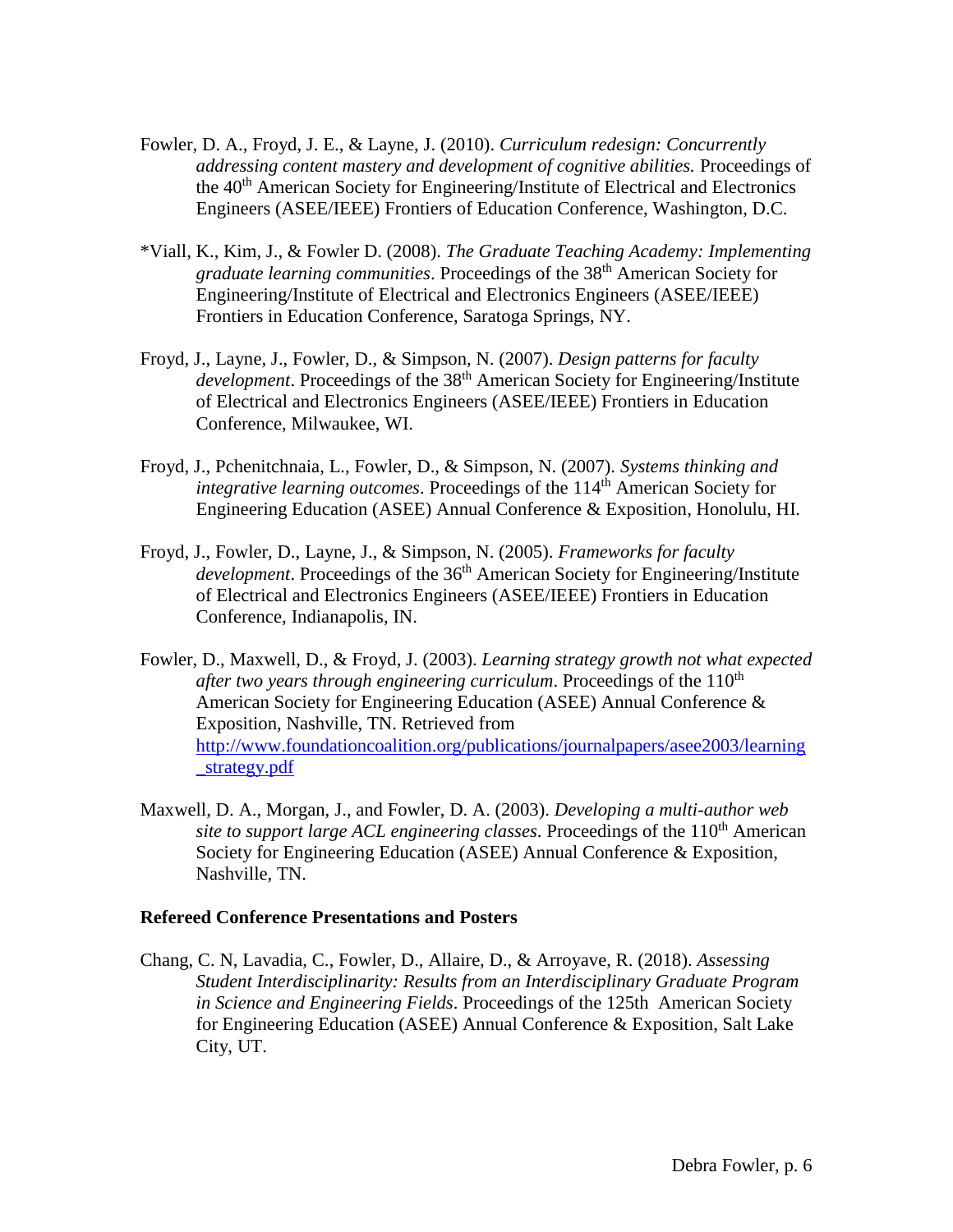- Wickersham, T. A., Early, N. E., Dunlap, K. A. & Fowler, D. (2018, Jan). *Data-driven, Student-centered Curriculum Redesign in Animal Science*. Accepted presentation at the Lilly Conference on Evidence-Based Teaching & Learning, Austin, TX.
- Chang, C. N, Semma, B., Fowler, D., Arroyave, R. (2017). *An Interdisciplinary Graduate Education Model for the Materials Engineering Field.* Proceedings of the 124th American Society for Engineering Education (ASEE) Annual Conference & Exposition, Columbus, OH.
- C.-N. Chang, M. Pardo, B. Semma, D. Fowler, R. Arroyave, & P.J. Shamberger. (2016) Data-Enabled Discovery and Design of Energy Materials (D3EM): Structure of An Interdisciplinary Materials Design Graduate Program (oral), 2016 MRS Annual Fall Meeting, Boston, MA.
- Lynch, P. S., Fowler, D, & Fournier, C. (2016). Aligning with CEC standards and university outcomes: A teacher training program curriculum redesign process. 2016 Teacher Education Division Annual Conference, Council for Exceptional Children. Lexington, KY.
- Fowler, D. A. & Shields, S. M. (2016, November). *Transform Departmental STEM Programs Utilizing a Program (Re)Design Model.* Poster presentation at the 2016 Association of American Colleges & Universities' (AAC&U) Transforming Undergraduate STEM Education, Boston, MA.
- Sparks, D., Newman, J., & Fowler, D. (2016). *Backward (Re)Design of Curricula in Geology and Geophysics.* Poster presentation at the 2016 Earth Educators' Rendezvous, Madison, WI.
- Fowler, D., Macik, M., & Sandoval, C. (2016). *Program (Re)Design Model for a Learner-Centered Curriculum.* Concurrent session at the 2016 Teaching Professor Conference, Washington, D.C.
- Sparks, D., Newman, J., Ewing, R., Fowler, D., Macik, M., Marcantonio, F., Miller, B., Olszewski, T., Reece, B., Rosser, S., & Sandoval, C. (2015). *Redesigning curricula in geology and geophysics.* Poster presentation at the 2015 Meeting of the American Geophysical Union, San Francisco, CA.
- Sparks, D., Newman, J., Ewing, R., Fowler, D., Macik, M., Marcantonio, F., Miller, B., Olszewski, T., Reece, B., Rosser, S., & Sandoval, C. (2015). *Designing geology and geophysics curricula from the ground up.* Poster presentation at the 2015 Meeting of the Geological Society of America, Baltimore, MD.
- Cherrstrom, C. A., & Fowler, D. (2014). *Leveraging a college teaching course to prepare future faculty.* Concurrent session accepted for the 39th Annual Conference of the Professional and Organizational Development (POD) Network in Higher Education, Dallas, TX.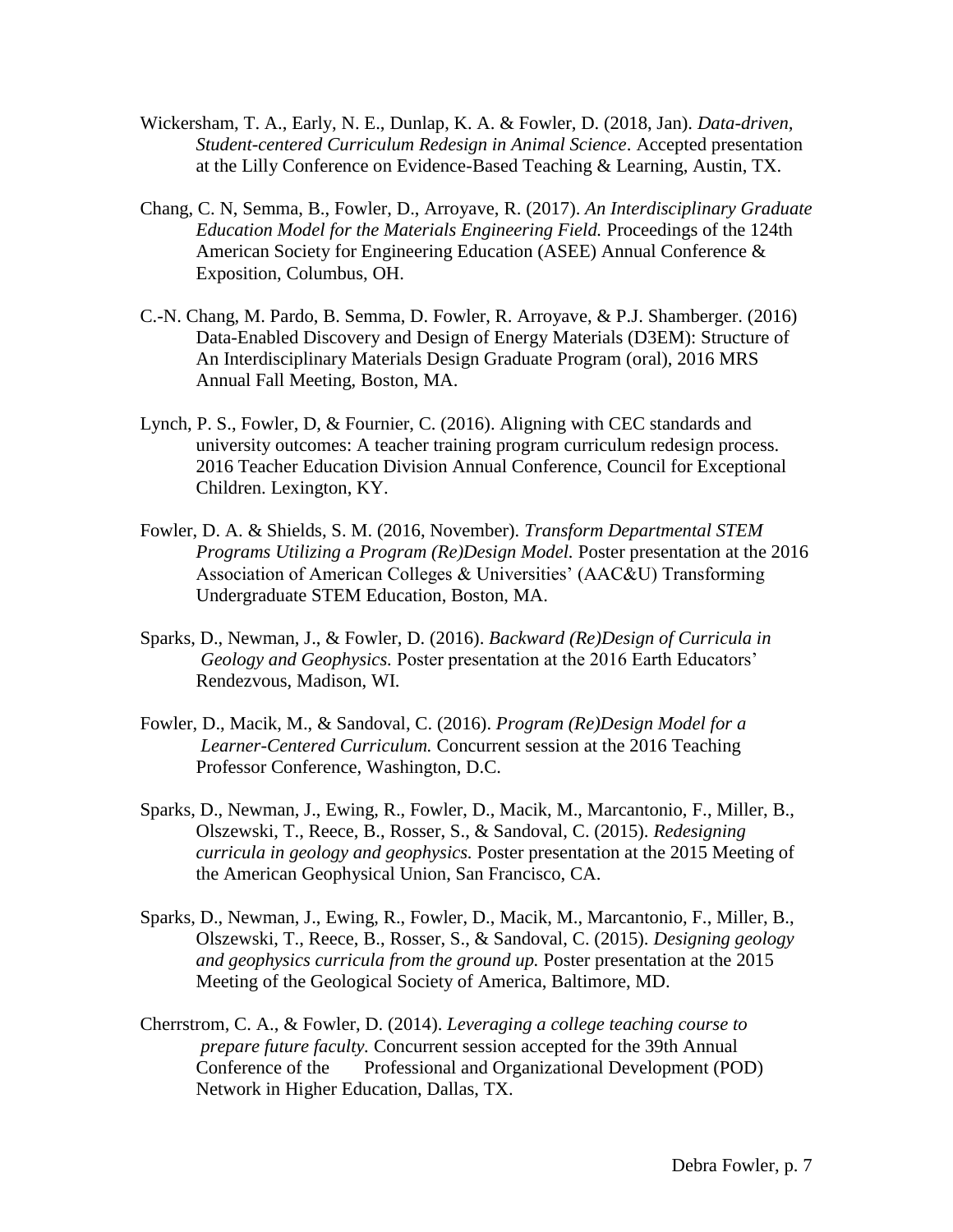- Raisor, C., Cherrstrom, C. A., & Fowler, D. (2014). *Integrative learning portfolios: Leveraging students' knowledge, experience, and heart.* Concurrent session accepted for the 39th Annual Conference of the Professional and Organizational Development (POD) Network in Higher Education, Dallas, TX.
- Winkelmann, K., Keeney-Kennicutt, W., and Fowler, D., (2014) *Students' learning and attitudes in a Second Life virtual chemistry laboratory,* International Conference on Chemical Education, Toronto, ON, Canada; July 13-18, 2014.
- \*Lazo, M., Shehane, M., Fowler, D., & Harper, K. (2014). *Bringing credibility to service-learning experiences.* Presentation at the 14th Annual Texas A&M Assessment Conference, College Station, TX.
- Raisor, C. & Fowler, D. (2013) *Mapping reflection through integrative learning* portfolios. Concurrent session conducted at the 13<sup>th</sup> Annual Texas A&M Assessment Conference, College Station, TX.
- Booth, G., Fowler, D., Raisor, C., Saginor, J., & Anderson, K. (2013). *"CROSSING THE RUBICON"—How the first comprehensive curriculum reform of a masters level program at Texas A&M University can give heart and inspiration to other faculty facing this challenge.* Concurrent session conducted at the 13<sup>th</sup> annual Texas A&M Assessment Conference, College Station, TX*.*
- Raisor, C. & Fowler, D. (2013). *Flipping with folios: Equipping instructors to empower student learning.* Concurrent session conducted at the annual meeting and symposium of the Association of American Colleges and Universities (AAC&U) conference, Atlanta, GA.
- Fowler, D., Raisor, C. & Booth, G. (2012). *Using* e-*portfolio to integrate comprehensive master's-level student learning outcomes.* Concurrent session conducted at the 37<sup>th</sup> Professional and Organizational Development Network in Higher Education (POD) conference, Seattle, WA*.*
- \*Cherrstrom, C., Fowler, D., & Richardson, R. (2012) *Graduate student professional development in teaching interdisciplinary and blended learning.* Concurrent session conducted at the 37<sup>th</sup> Professional and Organizational Development Network in Higher Education (POD) conference, Seattle, WA*.*
- \*Cherrstrom, C. A., Richardson, R., & Fowler, D. (2012*). Future faculty: Strategies for professional development in teaching*. Concurrent session conducted at the 6th Annual Texas Faculty Development Network (TFDN) Conference, Kingwood, TX.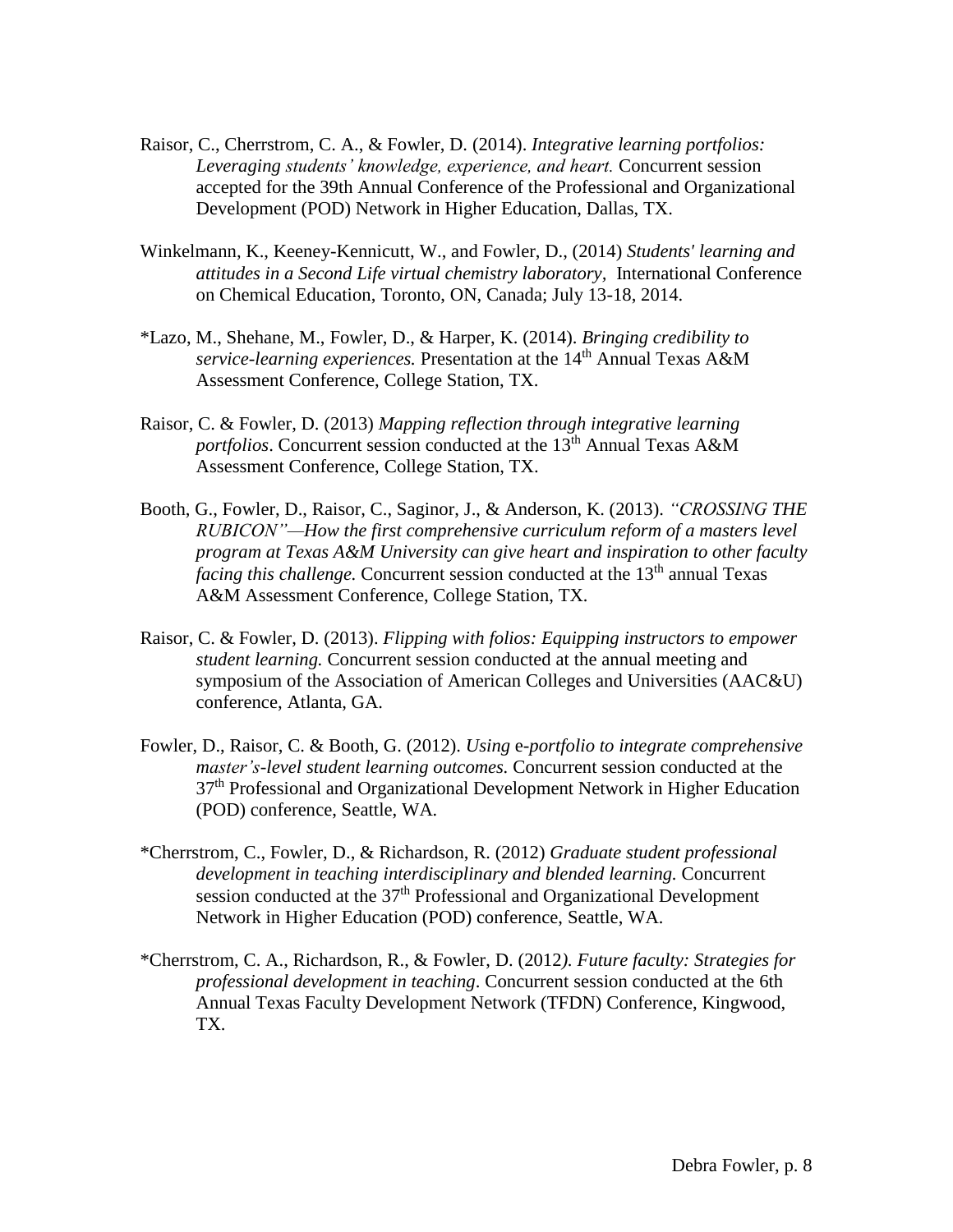- Raisor, C. & Fowler, D. (2012). *Using student reflective portfolios to assess course and program-level outcomes.* Concurrent session conducted at the 12<sup>th</sup> Annual Texas A&M Assessment Conference, College Station, TX.
- Fowler, D., Jarvis, H., & \*Blair, H. (2011). *Curriculum redesign: The art and science of pedagogic change.* Concurrent session conducted at the 11<sup>th</sup> Annual Texas A&M Assessment Conference, College Station, TX.
- Fowler, D., Froyd, J., & Layne, J. (2010). *New Directions through Curriculum Redesign.*  Concurrent session conducted at the 35<sup>th</sup> Professional and Organizational Development Network in Higher Education (POD), St. Louis, MO.
- \*Chien, C. F., Fowler, D. A., & Layne, J. (2009). *Contextual, sustained faculty development: Engineering faculty learning communities.* Concurrent session conducted at the 34th Professional and Organizational Development Network in Higher Education (POD) conference, Houston, TX.
- Froyd, J. & Fowler, D. A. (2007). *Program assessment for professional accreditation & Internal Program Review.* Concurrent session conducted at the 7<sup>th</sup> Annual Texas A&M Assessment Conference, College Station, TX.
- Rajagopal, C. & Fowler, D. A. (2007). *Establishing a development component for teaching & learning centers*. Concurrent session conducted at the 32nd Professional and Organizational Development Network in Higher Education (POD) conference, Pittsburgh, PA.
- Tapp, S., Fowler D. A., Jones Eaton, L., & Pchenitchnaia, L. (2007). *Sharing resources and strategies to build better statewide faculty development.* Concurrent session conducted at the 32nd Professional and Organizational Development Network in Higher Education (POD) conference, Pittsburgh, PA.
- Fowler, D. A., Simpson, N. & Froyd, J. (2006). *Working with administrators to affect the teaching and learning climate.* Concurrent session conducted at the 31<sup>st</sup> Professional and Organizational Development Network in Higher Education (POD) conference, Portland, OR.
- Froyd, J., Fowler, D. A., & Layne, J. (2006). *Seeing faculty as learners: Three theoretical frameworks for faculty development.* Concurrent session conducted at the 31<sup>st</sup> Professional and Organizational Development Network in Higher Education (POD) conference, Portland, OR.
- Fowler, D. A., & Stein, J. (2005). *Operationalizing learning outcomes in freshman seminar.* Concurrent session conducted at the National Association of Student Personnel Administrators (NASPA) Assessment and Retention Conference, Atlanta, Georgia.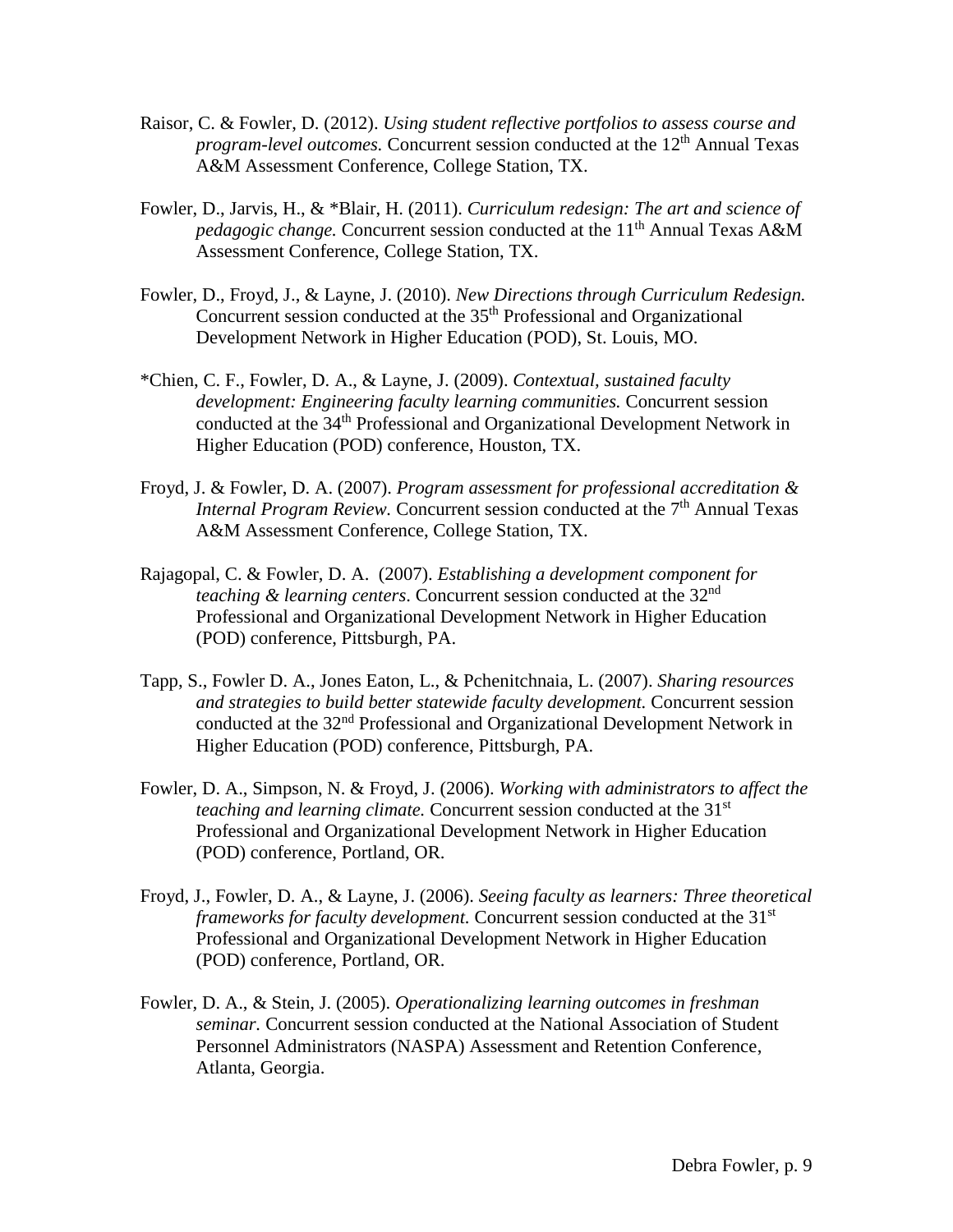#### **Invited Presentations**

- Fowler, D (2016) *Graduate Education: Transferable skills for a dynamic global society.* Texas A&M University, Veterinary Medicine and Biomedical Sciences, Department of Physiology and Pharmacology, College Station, TX.
- Fowler, D. (2016) *Program (Re)Design for a Learner-Centered Curriculum.* University of Texas, Austin, TX.
- Fowler, D. (2015) *Kick Start Your Teaching: Effectiveness and Efficiency.* Hispanic Faculty Congress – NSF Award 1548322, SHPE Conference, Baltimore, Maryland.
- Fowler, D. (2015) *Qualtrics Survey Data Collection for Research Purposes*. Texas A&M Institutional Review Board Annual Workshops, College Station, TX.
- Fowler, D. (2015) *Teaching Critical Thinking.* 2015 Texas A&M AgriLife Conference, College Station, TX.
- Fowler, D. (2014) *Teaching 21st Century Learners.* 2014-2015 Texas A&M AgriLife New Faculty Orientation, College Station, TX.
- Raisor, C. & Fowler, D. (2014) *Reflection and the Integrative Learning Portfolio: Do You Have a Plan?* Pre-conference session conducted at the 14<sup>th</sup> Annual Texas A&M Assessment Conference, College Station, TX.
- Fowler, D. (2011). *Curricular redesign: The art and science of pedagogic change*. Preconference presentation at the 11th Annual Texas A&M Assessment Conference, College Station, TX.
- Fowler, D. (2010). *Is your personal instructional strategy grounded by how students learn?*. Presentation at the New Faculty Investment Program, Kingsville, TX.
- Fowler, D. (2009). *Is your personal instructional strategy grounded by how students learn?*. Presentation at the New Faculty Investment Program, Kingsville, TX.
- Fowler, D. (2008). *Is your personal instructional strategy grounded by how students learn?*. Presentation at the New Faculty Investment Program, Kingsville, TX.
- Fowler, D. (2007). *Building an awareness of how students learn*. Presentation at the New Faculty Investment Program, Kingsville, TX.
- Fowler, D. (2007). *Writing effective learning outcomes*. Presentation at the Center for Teaching Effectiveness, Kingsville, TX.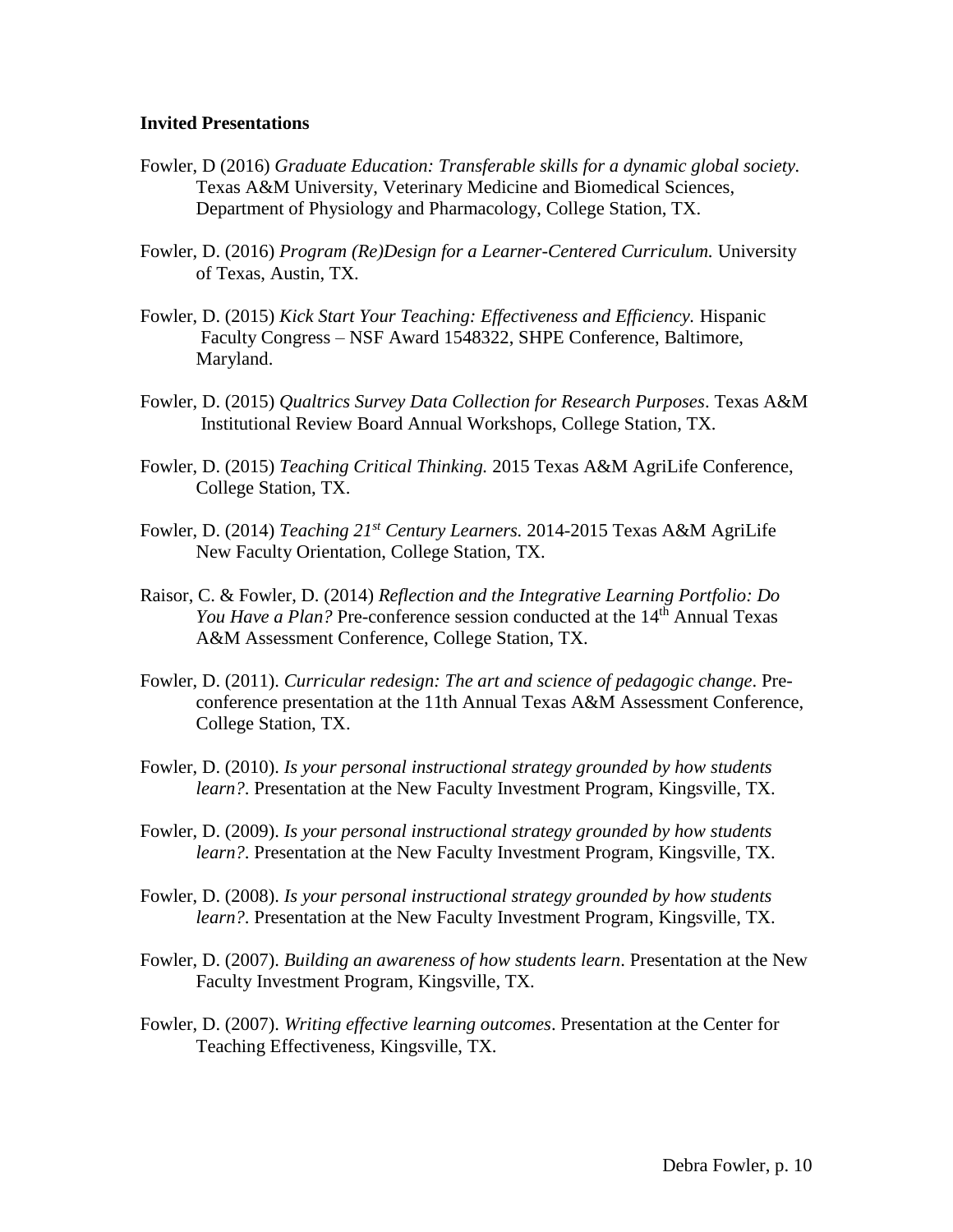Fowler, D. (2007). *Lifelong learning: How does your teaching contribute?*. Presentation at the Faculty Convocation, Laredo, TX.

## **Unpublished Manuscripts**

- Fowler, D., Sandoval, C., Layne, J., & Macik, M. (2011). *Course redesign cycle*. Unpublished manuscript, Center for Teaching Excellence, Texas A&M University, College Station, TX.
- Fowler, D., & Sandoval, C. (2011). *Program development cycle.* Unpublished manuscript, Center for Teaching Excellence, Texas A&M University, College Station, TX.

### **IRB Research in Progress for Publication**

- Doctoral student professional development in STEM teaching
- Curriculum design and redesign across programs in higher education
- Curriculum Transformation in Civil Engineering

## **SUBMITTED AND FUNDED PROPOSALS**

**Co-PI:** *NSF: Texas A&M System AGEP Model for URM Success at the Dissertation and Early Career Stages of the Pathways to the Professoriate, \$1,387,326,* NSF-AGEP, TEES-Texas A&M University, 2017-2022

**Co-PI:** *NSF Workshop: Interdisciplinary Frontiers of Designing Engineering Material Systems,* \$49,999, NSF-DEMS/CMMI, TEES-Texas A&M University, 2016-2017

**Co-PI:** *NRT-DESE: Data-Enabled Discovery and Design of Energy Materials (D<sup>3</sup>EM)*, \$3,000,000, NSF-NRT, TEES-Texas A&M University, 2015-2020

**Co-PI:** *Inquiry-Guided Learning of Advanced Gas Processing: Computer-Aided Modules and Virtual Classrooms for Chemical Engineering Education.* \$750,000, Qatar University, 2007-2009

**Evaluator:** *TUES: Evaluating Students' Learning and Attitudes in a Virtual Chemistry Laboratory*, \$199,000, NSF-DUE/TUES, Florida Institute of Technology, 10/01/2013 - 10/01/2015

#### **REVIEW PANELS**

**National Science Foundation (NSF):** Reviewed research proposals related to engineering education. 2005, 2006, 2008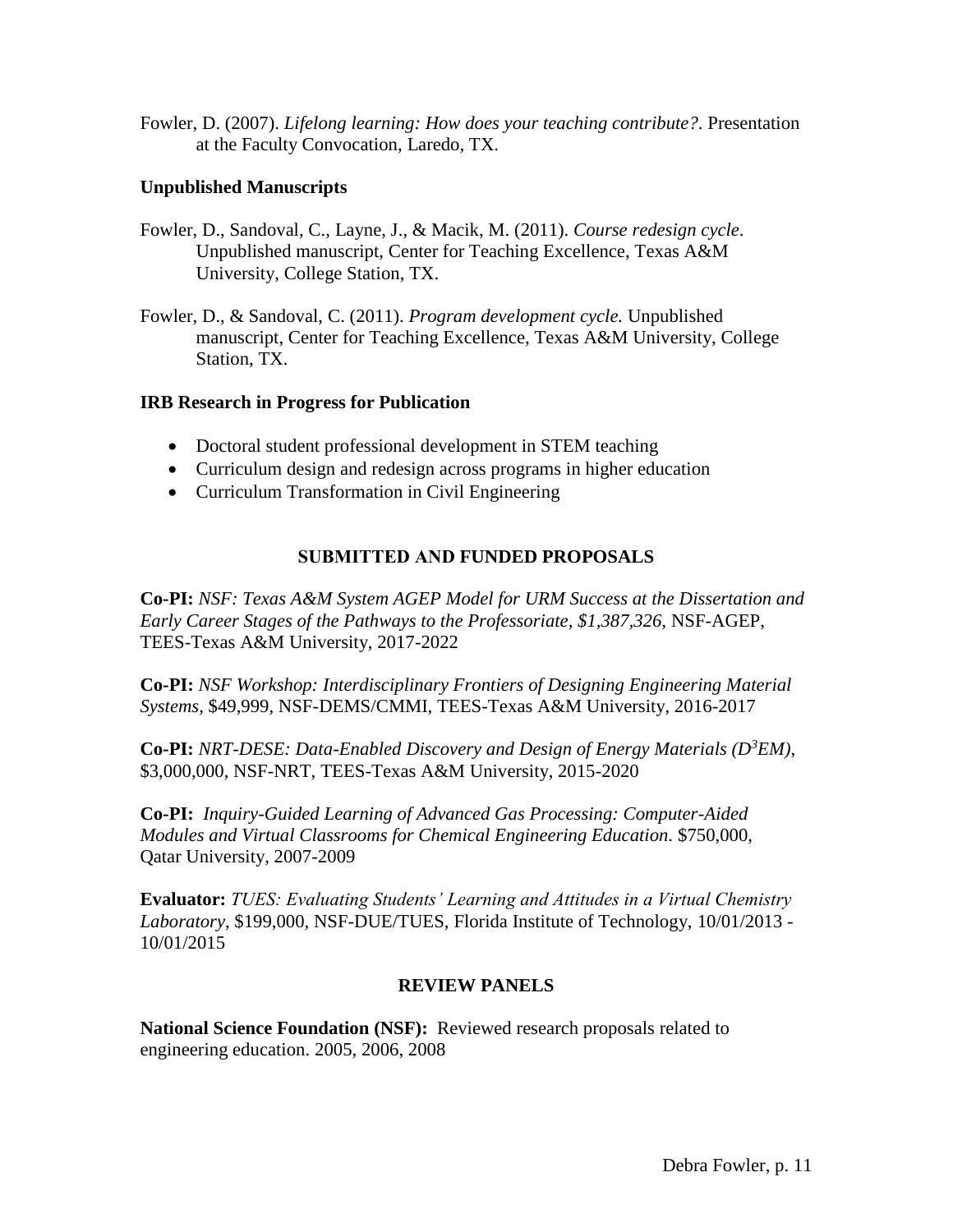# **TEACHING**

## **Texas A&M University**

- **EDAD 601 College Teaching:** This course is designed as initial preparation for instruction at the college level and focuses on the basic skills, strategies, and issues common to university teaching. Open to graduate students committed to teaching in any area at the college level. Spring 2011, Spring 2012
- **ENGR 689/SCEN 689 Special Topics in STEM Teaching Professional Development:** Consultation and faculty mentoring in STEM teaching; professional development in teaching; course topic and syllabus design; learning outcomes and assessment; teaching methodology; reflection on teaching philosophy; reflection on teaching as research. Spring 2013
- **RENR 410--Ecosystems Management:** Visiting lecturer for classroom (one) day) and two labs (four days) designed and taught session on Critical Thinking. 2006-2011
- **Mentored** a doctoral student to teach Critical Thinking in the RENR 410 course and labs. 2012-2014
- **Century Scholars First Year Learning Community:** Co-instructor with Director of student programs for course required to all incoming first year students. Taught students to learn how to learn, create working relationship with faculty and work in teams. Fall 2005, Spring 2006, Fall 2006
- **Eisenhower Leadership Development Program:** Co-Director for multidisciplinary undergraduate service learning course. Student teams consulted on community projects with a community partner. 2000- 2001

#### **Georgia Institute of Technology**

 **GT-1000 First Year Seminar:** Co-Instructor with members of honors program for course of first generation students. Required learning journals, taught learning strategies and advised the students during a study abroad experience. Spring 2005

## **ADVISING**

**Oversee Graduate Students working on new or updated Degree Program Designs** Whitney Anthony (MS), Nick Chang (PhD), Nessie Early (PhD), Chelsea Harris (PhD), Jacqueline Hohenstein (MS), Prashant Iyer (MS), Maria Lazo (PhD), Marta Pardo (PhD), Jacqueline Turner (PhD)

**Special Appointment on Graduate Committee:** Holly Jarvis (PhD), Gurlovleen Rathmore (MS)